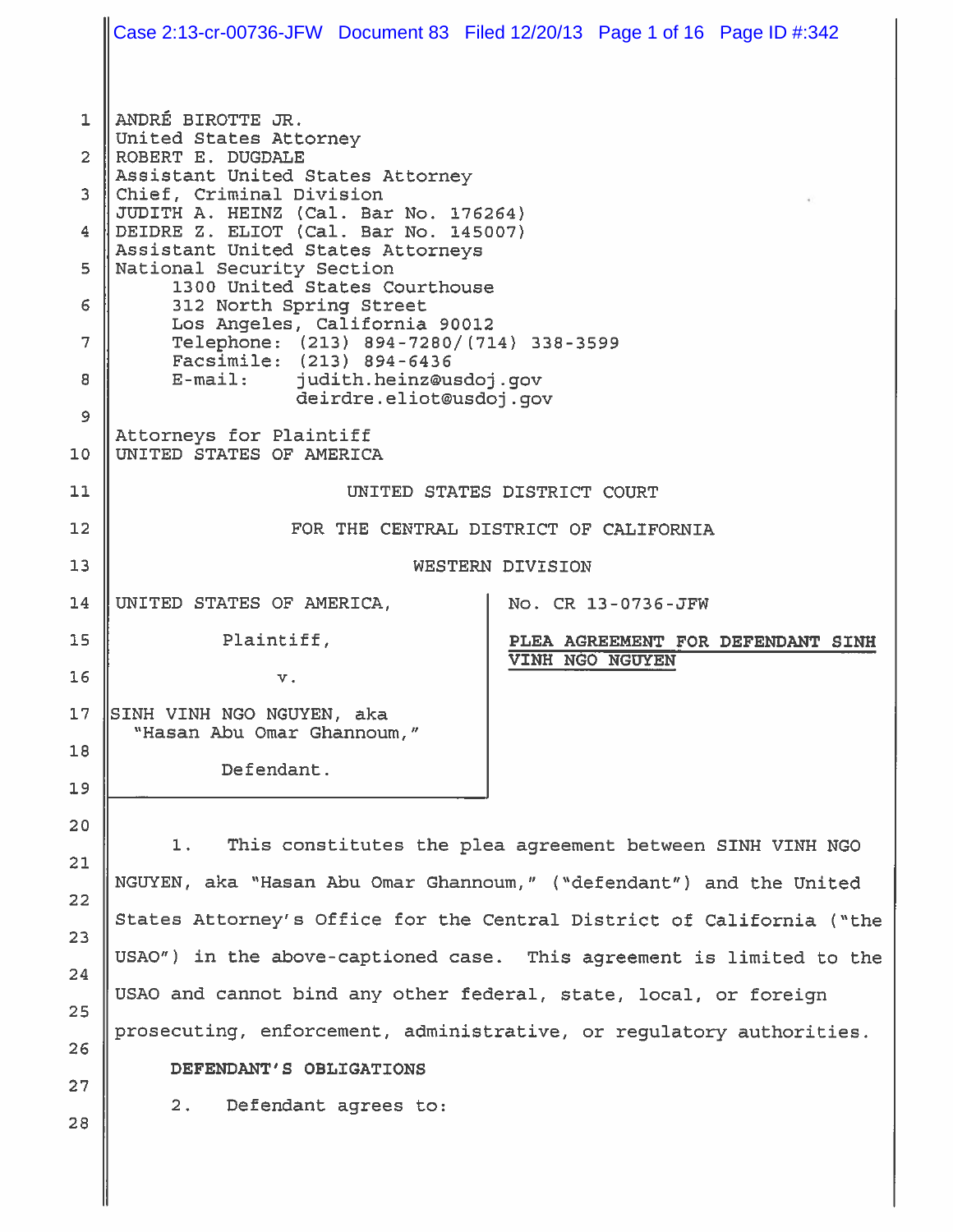At the earliest opportunity requested by the USAO and  $\mathbf 1$  $\overline{a}$ .  $\overline{2}$ provided by the Court, appear and plead quilty to Count Two of the indictment in United States v. Sinh Vinh Ngo Nguyen, aka "Hasan Abu  $\overline{3}$ Omar Ghannoum," CR No. 13-0736-JFW, which charges defendant with  $\overline{4}$ attempting to provide material support to a designated foreign 5 terrorist organization, in violation of 18 U.S.C. § 2339B.  $\epsilon$ 

 $\overline{7}$ 

8

 $\mathfrak{S}$ 

 $b<sub>1</sub>$ Not contest facts agreed to in this agreement.

 $\mathbf{C}$ . Abide by all agreements regarding sentencing contained in this agreement.

 $10$ d. Appear for all court appearances, surrender as ordered  $11$ for service of sentence, obey all conditions of any bond, and obey  $12$ any other ongoing court order in this matter.

 $13$ Not commit any crime; however, offenses that would be e.  $14$ excluded for sentencing purposes under United States Sentencing Guidelines ("U.S.S.G." or "Sentencing Guidelines") § 4A1.2(c) are not 15  $16$ within the scope of this agreement.

 $17$  $f$ . Be truthful at all times with Pretrial Services, the United States Probation Office, and the Court.  $18$ 

Pay the applicable special assessment at or before the q. time of sentencing unless defendant lacks the ability to pay and prior to sentencing submits a completed financial statement on a form to be provided by the USAO.

THE USAO'S OBLIGATIONS

 $3.$ The USAO agrees to:

> Not contest facts agreed to in this agreement. a.

26 Abide by all agreements regarding sentencing contained b.  $27$ in this agreement.

28

19

20

21

22

23

24

25

 $\overline{2}$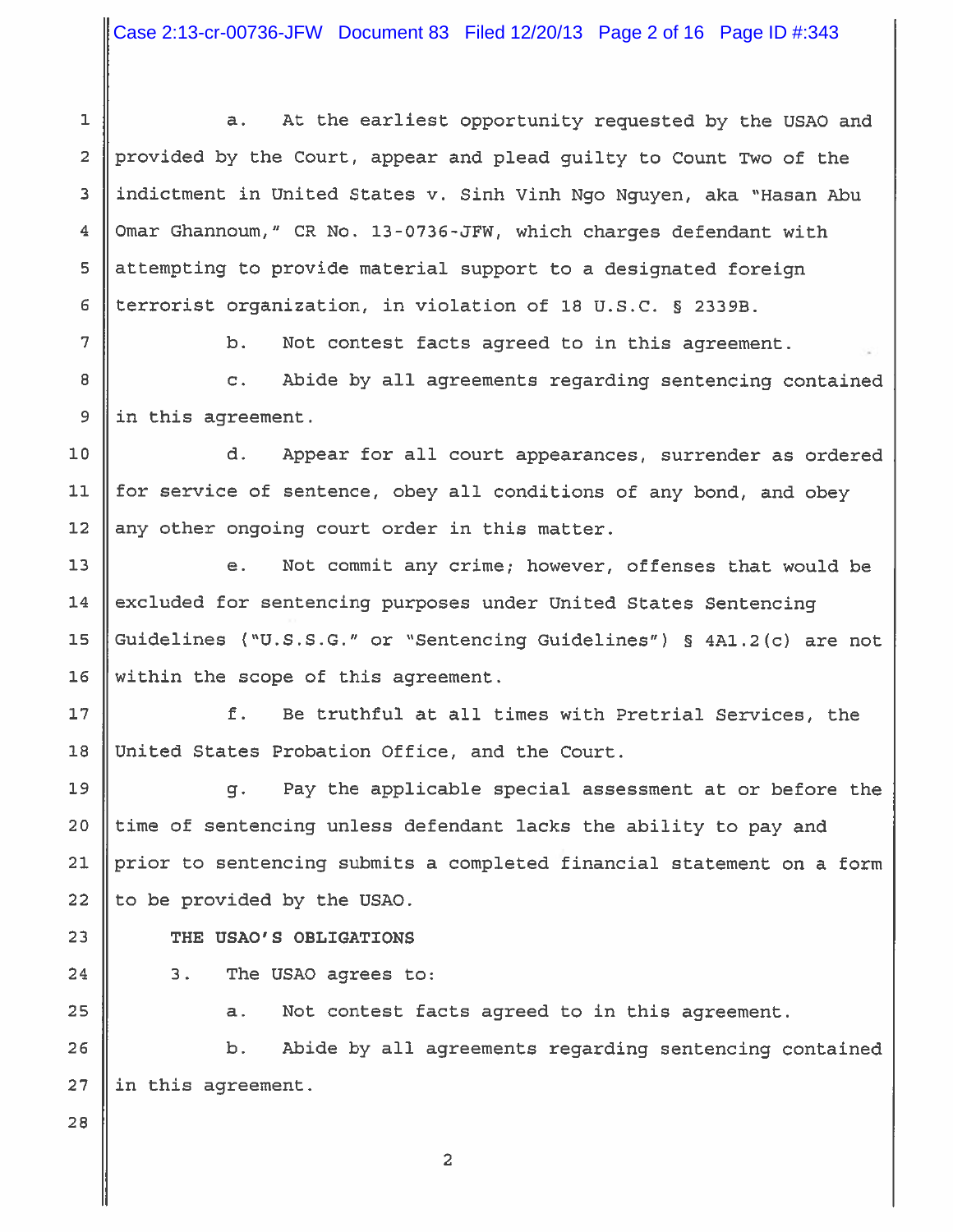$\overline{2}$ 3  $\overline{4}$ 

5

 $6\phantom{1}6$ 

 $\overline{7}$ 

8

9

 $10$ 

 $11$ 

 $12$ 

26

 $\mathbf{1}$ 

At the time of sentencing, move to dismiss the  $\mathbf{C}$ . remaining count of the indictment as against defendant. Defendant agrees, however, that at the time of sentencing the Court may consider any dismissed charges in determining the applicable Sentencing Guidelines range, the propriety and extent of any departure from that range, and the sentence to be imposed.

d. At the time of sentencing, provided that defendant demonstrates an acceptance of responsibility for the offense up to and including the time of sentencing, recommend a two-level reduction in the applicable Sentencing Guidelines offense level, pursuant to U.S.S.G. § 3E1.1, and recommend and, if necessary, move for an additional one-level reduction if available under that section.

 $13$ Except for criminal tax violations (including  $e<sub>1</sub>$ conspiracy to commit such violations chargeable under 18 U.S.C. 14 15 § 371), not further criminally prosecute defendant for violations of federal law arising out of defendant's conduct described in the  $16$ agreed-to factual basis set forth in paragraph 8 below. Defendant  $17$ understands that the USAO is free to criminally prosecute defendant 18 19 for any other unlawful past conduct or any unlawful conduct that  $20$ occurs after the date of this agreement. Defendant agrees that at  $21$ the time of sentencing the Court may consider the uncharged conduct  $22$ in determining the applicable Sentencing Guidelines range, the  $23$ propriety and extent of any departure from that range, and the sentence to be imposed after consideration of the Sentencing 24 Guidelines and all other relevant factors under 18 U.S.C. § 3553(a). 25

NATURE OF THE OFFENSE

Defendant understands that for defendant to be quilty of  $27$  $4.$ the crime charged in Count Two, that is, attempting to provide 28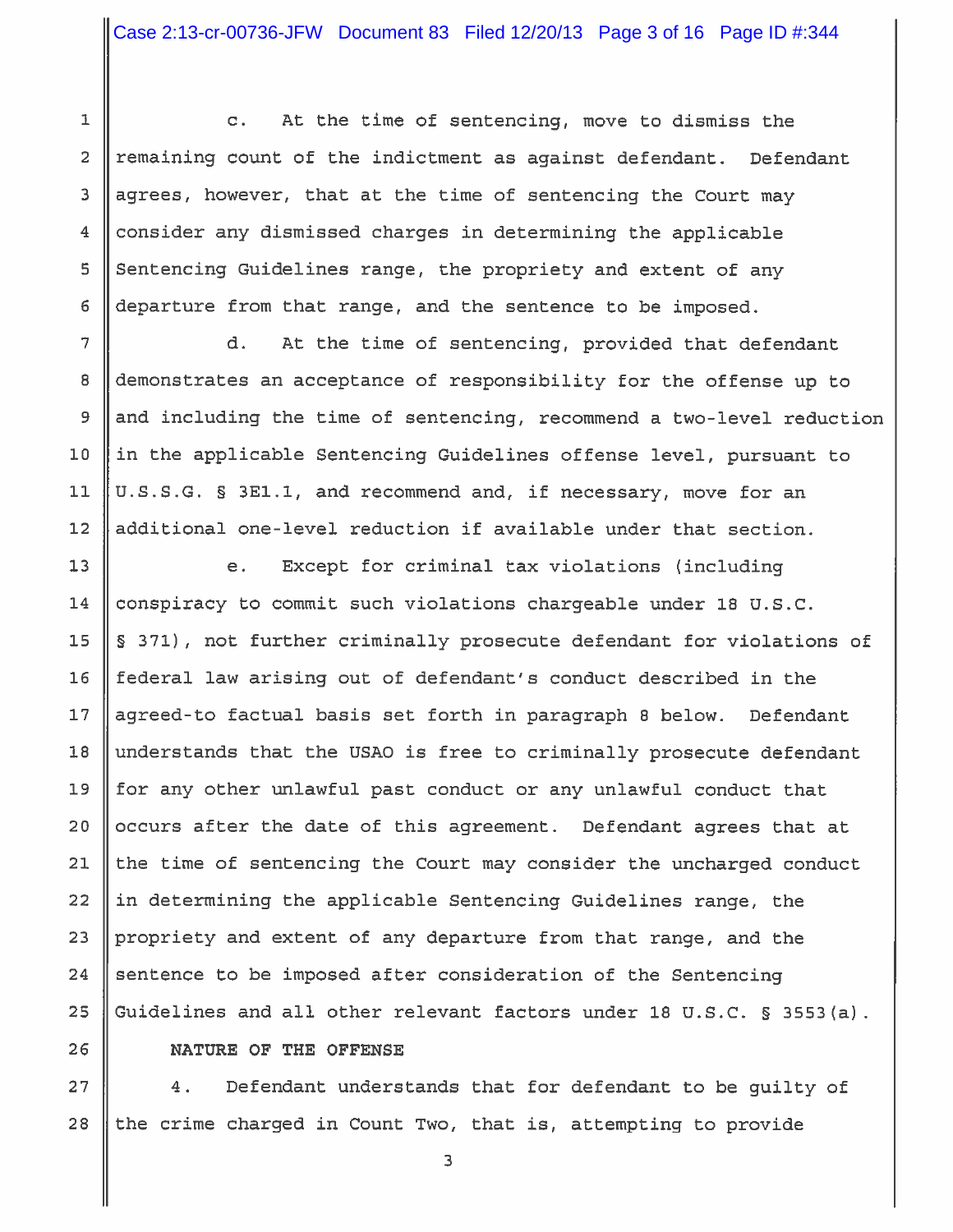material support to a designated foreign terrorist organization, in  $\mathbf{1}$ violation of Title 18, United States Code, Section 2339B, the  $\overline{a}$ following must be true: 3

First, defendant intended to provide material support or resources to a designated foreign terrorist organization;

Second, defendant did something that was a substantial step toward committing the crime of providing material support or resources to a designated foreign terrorist organization; and

Third, defendant knew that the organization was a designated foreign terrorist organization, or that the organization had engaged or engages in terrorist activity, or that the organization had engaged or engages in terrorism.

Defendant understands that mere preparation is not a substantial step toward committing the crime. To constitute a substantial step, a defendant's act or actions must demonstrate that the crime will take place unless interrupted by independent circumstances.

Defendant understands that the term "material support or resources" means any property, tangible or intangible, or services, including personnel. Defendant also understands that the meaning of the term "personnel" includes an individual (who may be or include himself) to work under the designated foreign terrorist organization's direction or control.

#### **PENALTIES**

 $5.$ Defendant understands that the statutory maximum sentence that the Court can impose for a violation of Title 18, United States Code, Section 2339B is: 15 years imprisonment; a lifetime period of supervised release; a fine of \$250,000 or twice the gross gain or

 $\overline{4}$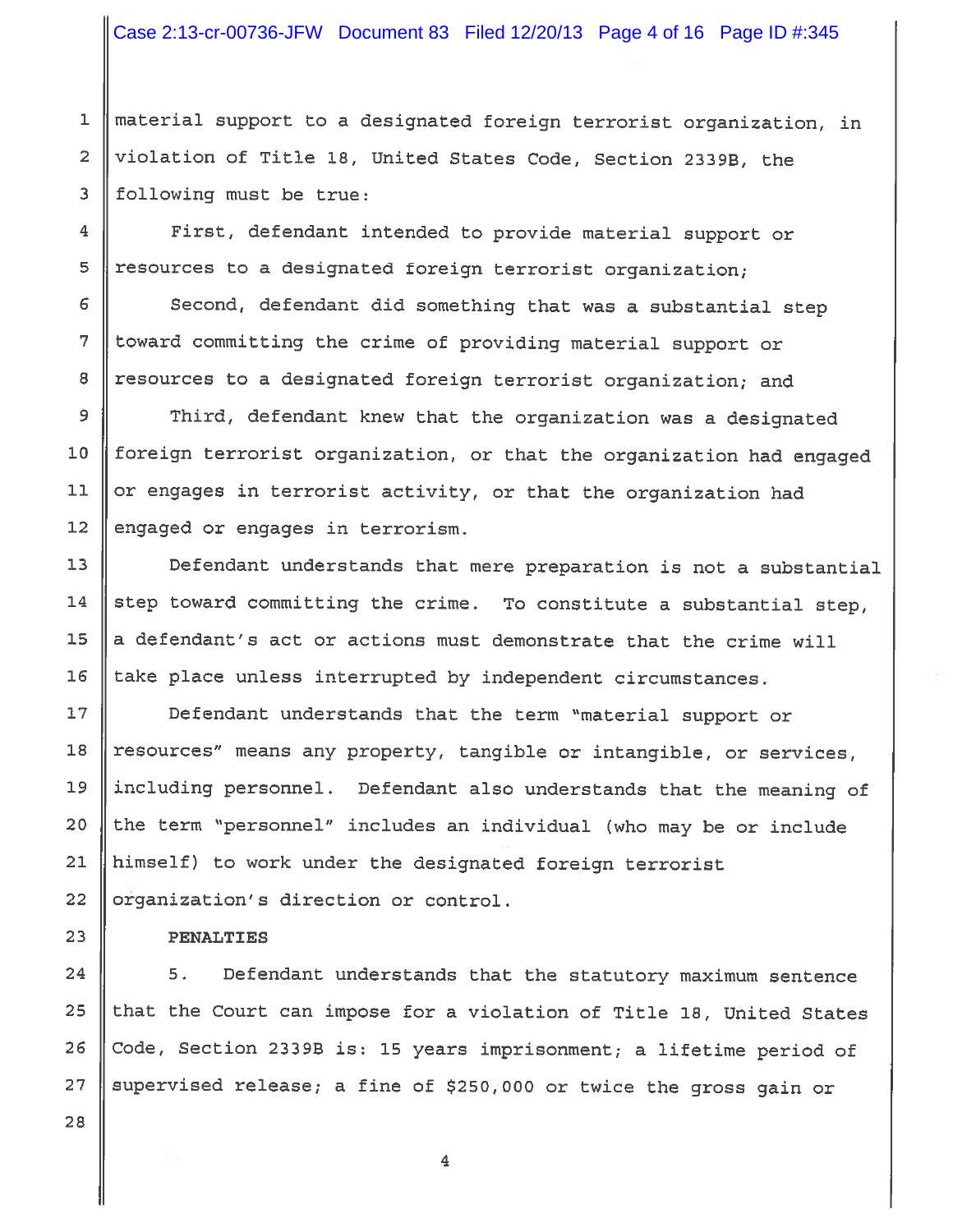gross loss resulting from the offense, whichever is greatest; and a  $\mathbf{1}$  $\overline{2}$ mandatory special assessment of \$100.

 $6.$ Defendant understands that supervised release is a period of time following imprisonment during which defendant will be subject to various restrictions and requirements. Defendant understands that if defendant violates one or more of the conditions of any supervised release imposed, defendant may be returned to prison for all or part of the term of supervised release authorized by statute for the offense that resulted in the term of supervised release.

 $10$  $7.$ Defendant understands that, by pleading quilty, defendant may be giving up valuable government benefits and valuable civic  $11$ rights, such as the right to vote, the right to possess a firearm,  $12$ the right to hold office, and the right to serve on a jury.  $13$  $14$ Defendant understands that once the court accepts defendant's quilty plea, it will be a federal felony for defendant to possess a firearm 15 16 or ammunition. Defendant understands that the conviction in this case may also subject defendant to various other collateral  $17$ 18 consequences, including but not limited to revocation of probation,  $19$ parole, or supervised release in another case and suspension or revocation of a professional license. Defendant understands that  $20$ 21 unanticipated collateral consequences will not serve as grounds to 22 withdraw defendant's guilty plea.

**FACTUAL BASIS** 

3

 $\overline{\mathbf{4}}$ 

 $\overline{5}$ 

6

 $\overline{7}$ 

8

9

 $23$ 

24  $8.$ Defendant admits that defendant is, in fact, guilty of the offense to which defendant is agreeing to plead quilty. Defendant 25 26 and the USAO agree to the statement of facts provided below and agree 27 that this statement of facts is sufficient to support a plea of guilty to the charge described in this agreement and to establish the 28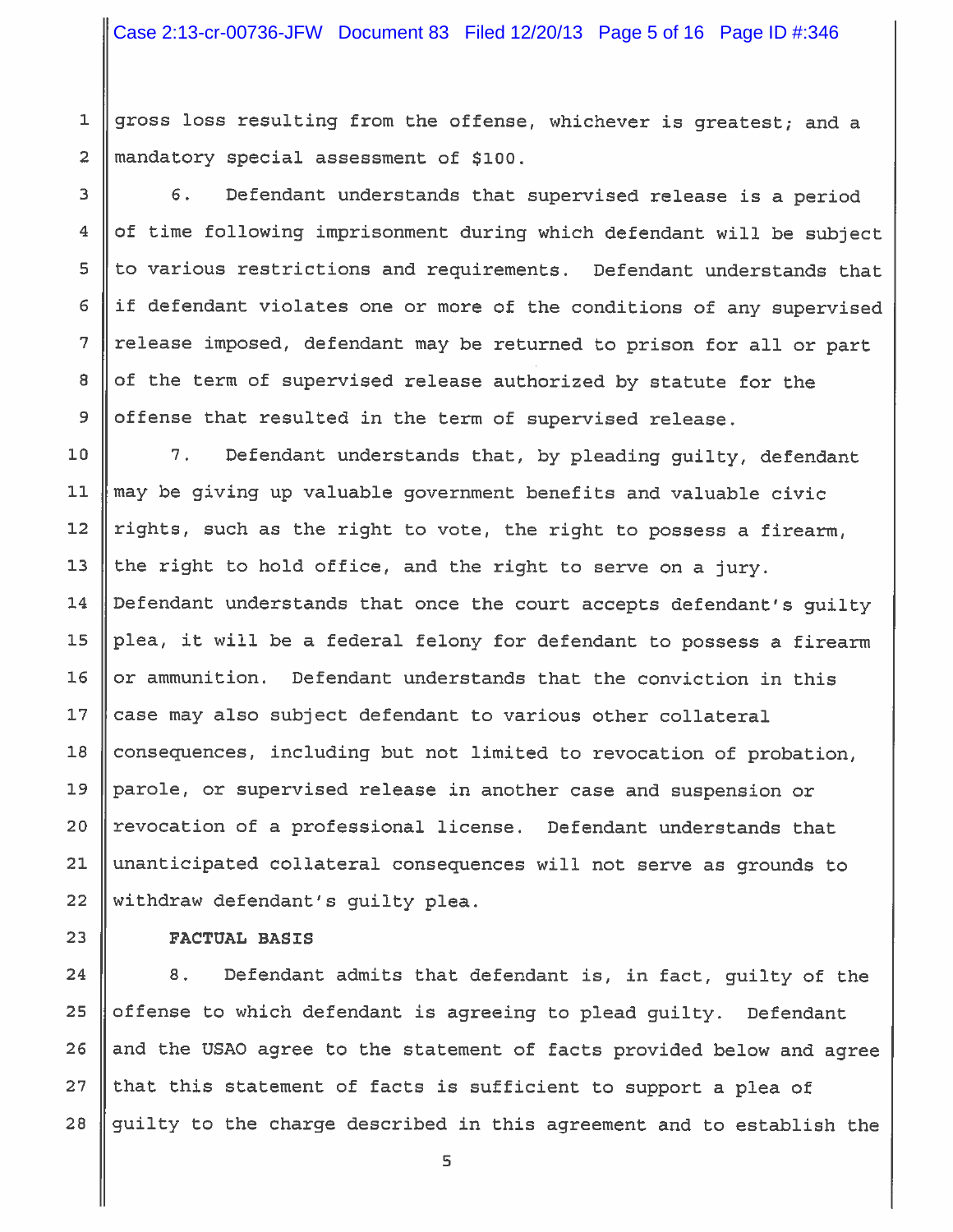Sentencing Guidelines factors set forth in paragraph 10 below but is not meant to be a complete recitation of all facts relevant to the underlying criminal conduct or all facts known to either party that relate to that conduct.

Al-Qai'da was designated by the Secretary of State as a foreign terrorist organization on or about October 8, 1999, and has been so designated continuously ever since.

During December 2012, through April 2013, defendant traveled to Syria. While in Syria, defendant communicated via Facebook, stating that he was fighting with opposition forces against the Assad forces, and that he had his first confirmed kill. When defendant returned to the United States at the end of April, defendant told individuals that he had offered to train some of the al-Qai'da fighters in Syria but his offer had been declined.

Subsequently, between August 3, 2013, and October 11, 2013, in the Central District of California, defendant met several times with "Amir," an individual defendant believed to be an al-Qai'da recruiter. Within the first minutes of his first meeting with Amir, defendant, unprompted, questioned Amir directly to assure himself that Amir was, in fact, a fellow jihadist. Defendant then told Amir that defendant wanted to return to jihad, stating that this was what he was born to do. Defendant described to Amir how he had traveled to Syria, where he fought alongside Jabhat al-Nusrah fighters whom he greatly admired. Defendant also told Amir that he had trained fighters in Syria, and that he had devised a battle plan for his group of fighters.

Defendant and Amir discussed that defendant, if he wanted, could travel to an al-Qai'da training camp in Pakistan and train al-Qai'da 28

 $\mathbf 1$ 

 $\overline{a}$ 

3

 $\overline{4}$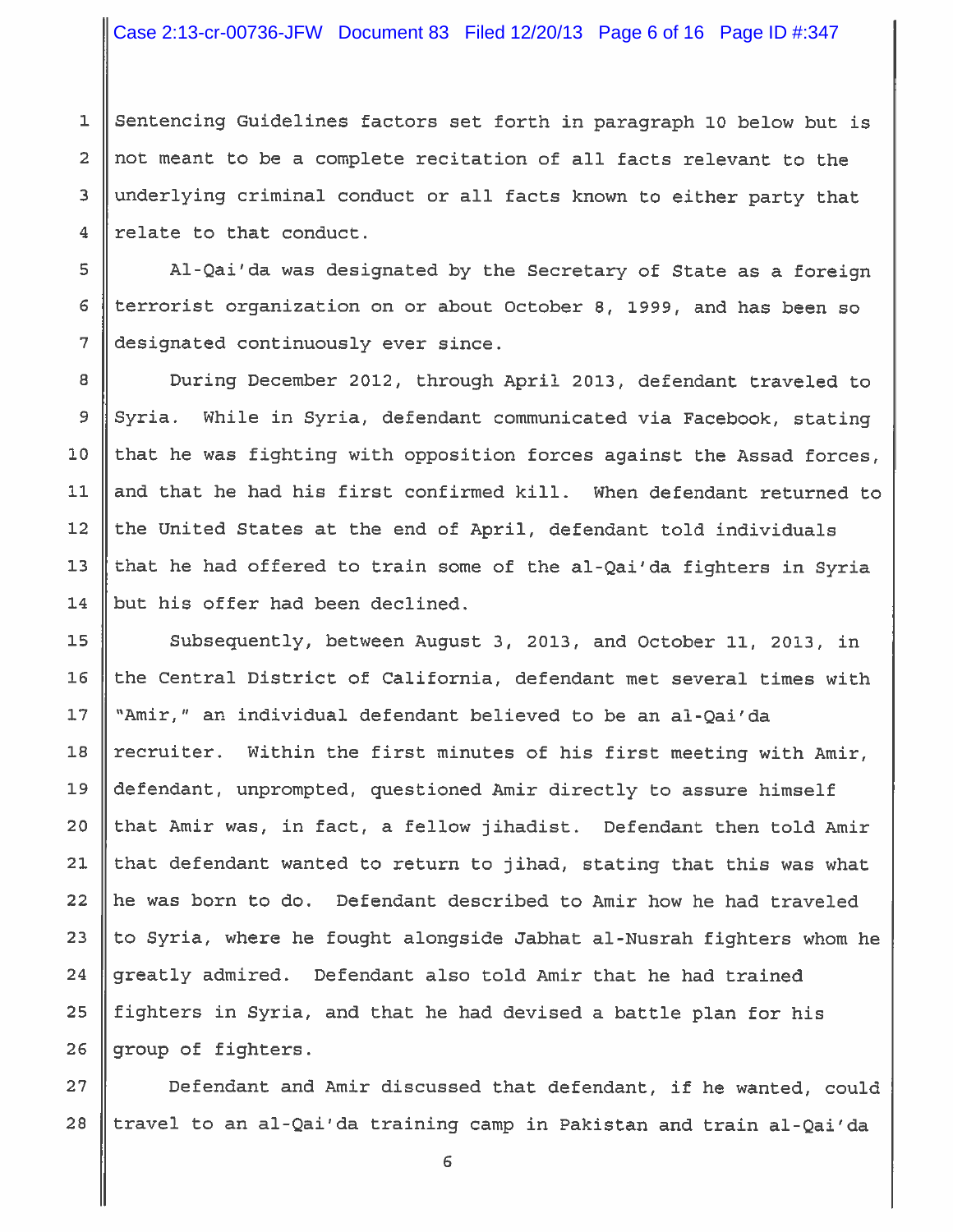Defendant and Amir also discussed that defendant could  $\mathbf{1}$ fighters. travel to the al-Qai'da training camp on a U.S. passport in a name  $\overline{2}$ 3 other than defendant's true name to prevent the U.S. government from tracking defendant's travel to the al-Qai'da training camp in  $\overline{4}$ 5 Pakistan. To obtain the U.S. passport in a name other than his true name, defendant qave to Amir passport photos of himself, and a U.S.  $\epsilon$ 7 passport application on which defendant had written false 8 information, including a false name, false date of birth, and false place of birth. Defendant agreed to travel to Pakistan and train,  $\overline{9}$ for 5-6 weeks, thirty al-Qai'da fighters for a querilla warfare  $10$ ambush attack on Coalition forces, to be executed in December 2013.  $11$ 

Intending to train the al-Qai'da fighters for the ambush, on  $12$ October 1, 2013, defendant purchased an airline ticket to travel from  $13$ Mexico to Peshawar, Pakistan. With the same intent, on October 11, 14 2013, defendant went to the Greyhound bus terminal in Santa Ana, 15  $16$ California, and purchased a bus ticket to travel that day from Santa  $17$ Ana to Mexico. When defendant attempted to board the bus to Mexico,  $18$ he was arrested by law enforcement officers. At the time of his 19 arrest, defendant possessed the U.S. passport in the false name and an external computer hard drive containing over 180 training videos  $20$ 21 on shooting firearms. At all relevant times, defendant acted 22 knowingly and intentionally; defendant knew that al-Qai'da was a 23 designated foreign terrorist organization and had engaged in, and was 24 engaging in, terrorist activity and terrorism, and defendant knew 25 that in traveling to Pakistan and training the al-Qai'da fighters, he would be acting under the direction and control of al-Qai'da. 26  $27$  $\frac{1}{2}$ 

 $\overline{7}$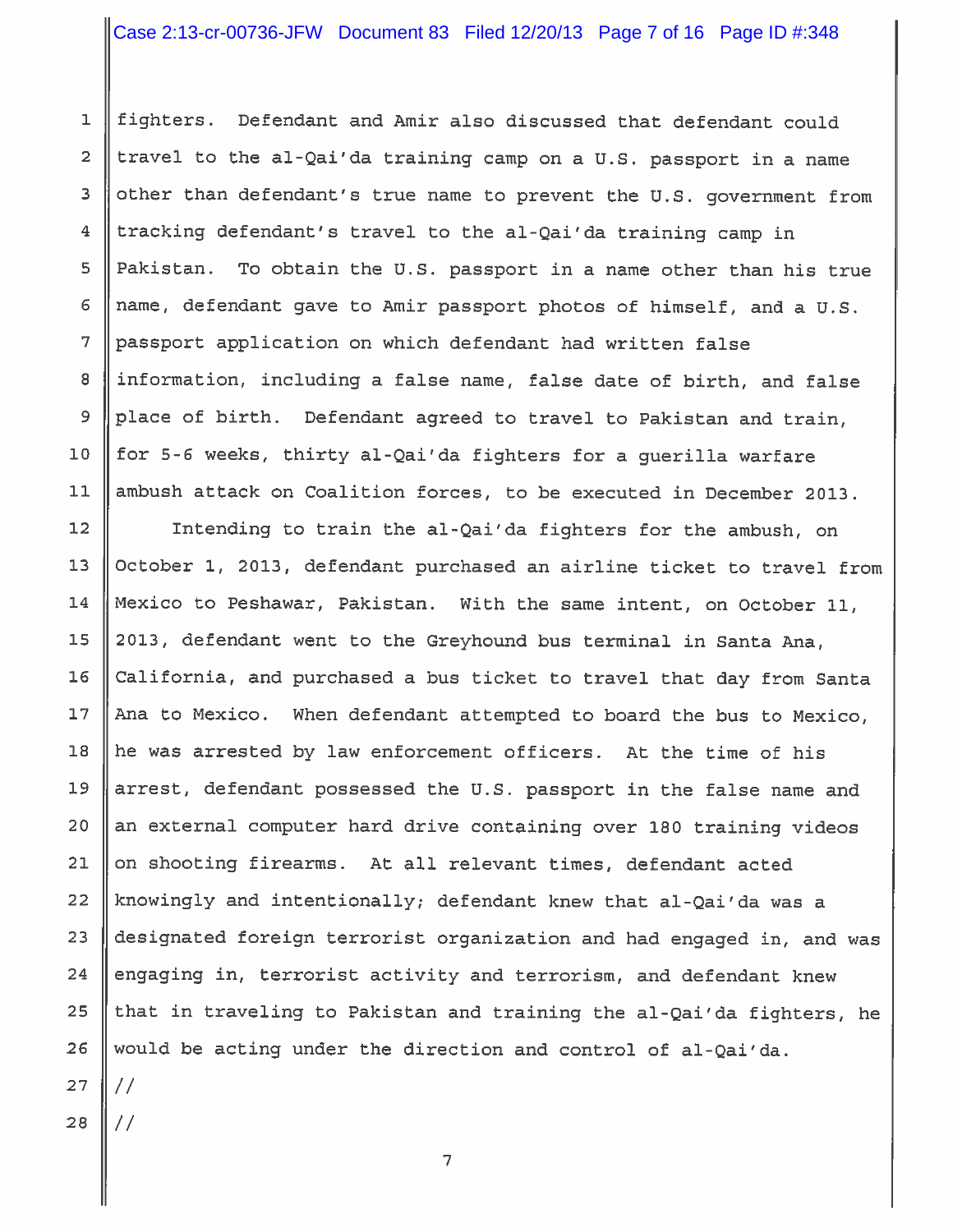#### SENTENCING FACTORS

 $\mathbf 1$ 

 $\overline{2}$ 

 $\overline{3}$ 

 $\overline{4}$ 

 $\overline{5}$ 

6

 $\overline{7}$ 

8

 $\mathcal{G}$ 

 $10$ 

 $11$ 

 $12$ 

 $13$ 

14

 $15$ 

16

 $17$ 

9. Defendant understands that in determining defendant's sentence the Court is required to calculate the applicable Sentencing Guidelines range and to consider that range, possible departures under the Sentencing Guidelines, and the other sentencing factors set forth in 18 U.S.C. § 3553(a). Defendant understands that the Sentencing Guidelines are advisory only, that defendant cannot have any expectation of receiving a sentence within the calculated Sentencing Guidelines range, and that after considering the Sentencing Guidelines and the other § 3553(a) factors, the Court will be free to exercise its discretion to impose any sentence it finds appropriate up to the maximum set by statute for the crime of conviction.

Defendant and the USAO agree to the following applicable  $10.$ Sentencing Guidelines factors:

Base Offense Level: 26 U.S.S.G. § 2M5.3

Defendant and the USAO reserve the right to arque that additional specific offense characteristics, adjustments, and departures under the Sentencing Guidelines are appropriate. Defendant understands that defendant's offense level could be increased by the application of U.S.S.G. § 3A1.4.

 $11.$ Defendant understands that there is no agreement as to defendant's criminal history or criminal history category. Defendant understands that defendant's criminal history level could be increased by the application of U.S.S.G. § 3A1.4.

Defendant and the USAO reserve the right to argue for a  $12.$ sentence outside the sentencing range established by the Sentencing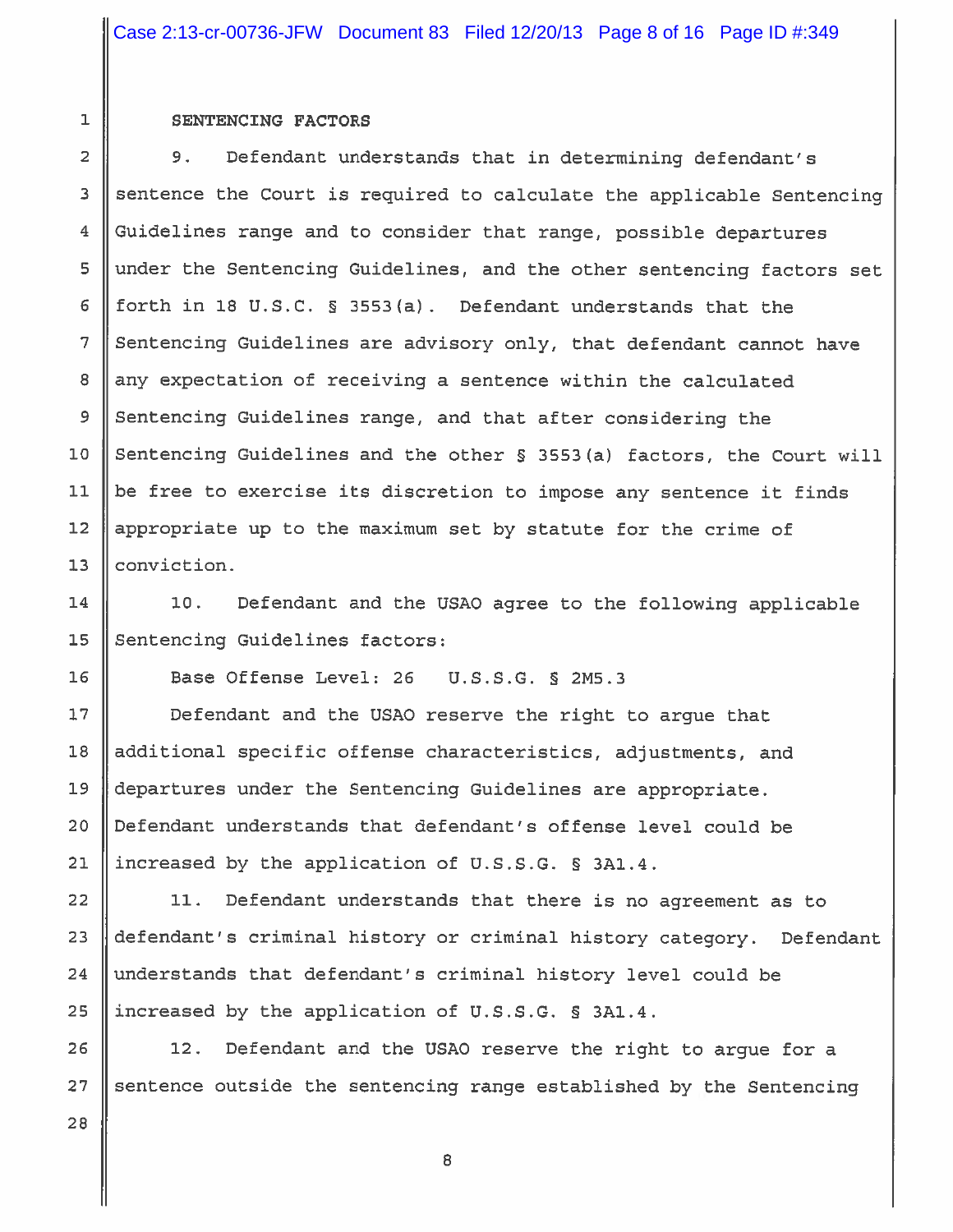Case 2:13-cr-00736-JFW Document 83 Filed 12/20/13 Page 9 of 16 Page ID #:350

Guidelines based on the factors set forth in 18 U.S.C. § 3553(a)(1),  $\mathbf{1}$  $\overline{2}$ (a)  $(2)$ ,  $(a)$   $(3)$ ,  $(a)$   $(6)$ , and  $(a)$   $(7)$ .

# WAIVER OF CONSTITUTIONAL RIGHTS

Defendant understands that by pleading quilty, defendant 13. gives up the following rights:

6

3

 $\overline{\mathbf{4}}$ 

5

The right to persist in a plea of not quilty.  $a.$ 

7

The right to a speedy and public trial by jury.  $b.$ 

8 The right to be represented by counsel - and if  $\mathbf{C}$ . 9 necessary have the Court appoint counsel - at trial. Defendant understands, however, that, defendant retains the right to be  $10$ represented by counsel - and if necessary have the Court appoint  $11$  $12$ counsel - at every other stage of the proceeding.

 $13$ d. The right to be presumed innocent and to have the burden of proof placed on the government to prove defendant guilty 14  $15$ beyond a reasonable doubt.

 $16$ The right to confront and cross-examine witnesses e.  $17$ against defendant.

18 f. The right to testify and to present evidence in opposition to the charges, including the right to compel the 19 attendance of witnesses to testify. 20

21  $q$ . The right not to be compelled to testify, and, if 22 defendant chose not to testify or present evidence, to have that 23 choice not be used against defendant.

24 h. Any and all rights to pursue any affirmative defenses, Fourth Amendment or Fifth Amendment claims, and other pretrial 25 motions that have been filed or could be filed. 26

 $27$ 

 $\frac{1}{2}$ 28

 $\frac{1}{2}$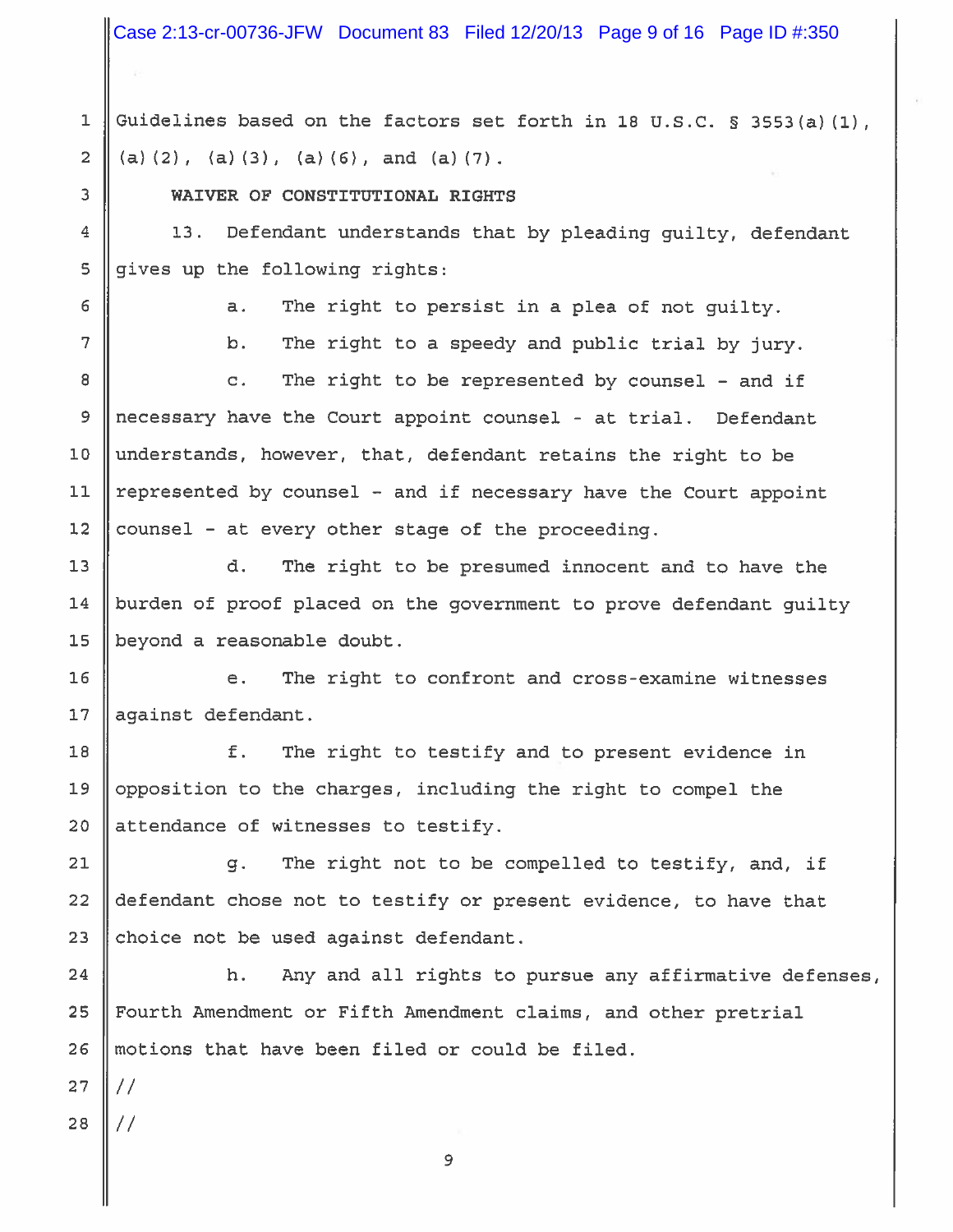$\overline{2}$  $\overline{3}$ 

 $\overline{4}$ 

5

 $\epsilon$ 

 $\overline{7}$ 

8

 $\overline{9}$ 

10

 $11$ 

 $12$ 

 $13$ 

14

15

16

 $17$ 

 $18\,$ 

19

 $20$ 

 $21$ 

22

23

24

25

26

 $27$ 

 $\mathbf 1$ 

## WAIVER OF RETURN OF DIGITAL DATA

 $14.$ Understanding that the government has in its possession digital devices and/or digital media seized from defendant, defendant waives any right to the return of digital data contained on those digital devices and/or digital media and agrees that if any of these digital devices and/or digital media are returned to defendant, the government may delete all digital data from those digital devices and/or digital media before they are returned to defendant.

## WAIVER OF APPEAL OF CONVICTION

15. Defendant understands that, with the exception of an appeal based on a claim that defendant's guilty plea was involuntary, by pleading guilty defendant is waiving and giving up any right to appeal defendant's conviction on the offense to which defendant is pleading guilty.

## WAIVER OF APPEAL AND COLLATERAL ATTACK

16. Defendant gives up the right to appeal all of the following: (a) the procedures and calculations used to determine and impose any portion of the sentence; (b) the term of imprisonment imposed by the Court, provided it is within the statutory maximum; (c) the fine imposed by the Court, provided it is within the statutory maximum; (d) the term of probation or supervised release imposed by the Court, provided it is within the statutory maximum; and (e) any of the following conditions of probation or supervised release imposed by the Court: the conditions set forth in General Orders 318, 01-05, and/or 05-02 of this Court; the drug testing conditions mandated by 18 U.S.C.  $\S$  3563(a)(5) and 3583(d); and the alcohol and drug use conditions authorized by 18 U.S.C. § 3563(b) (7).

28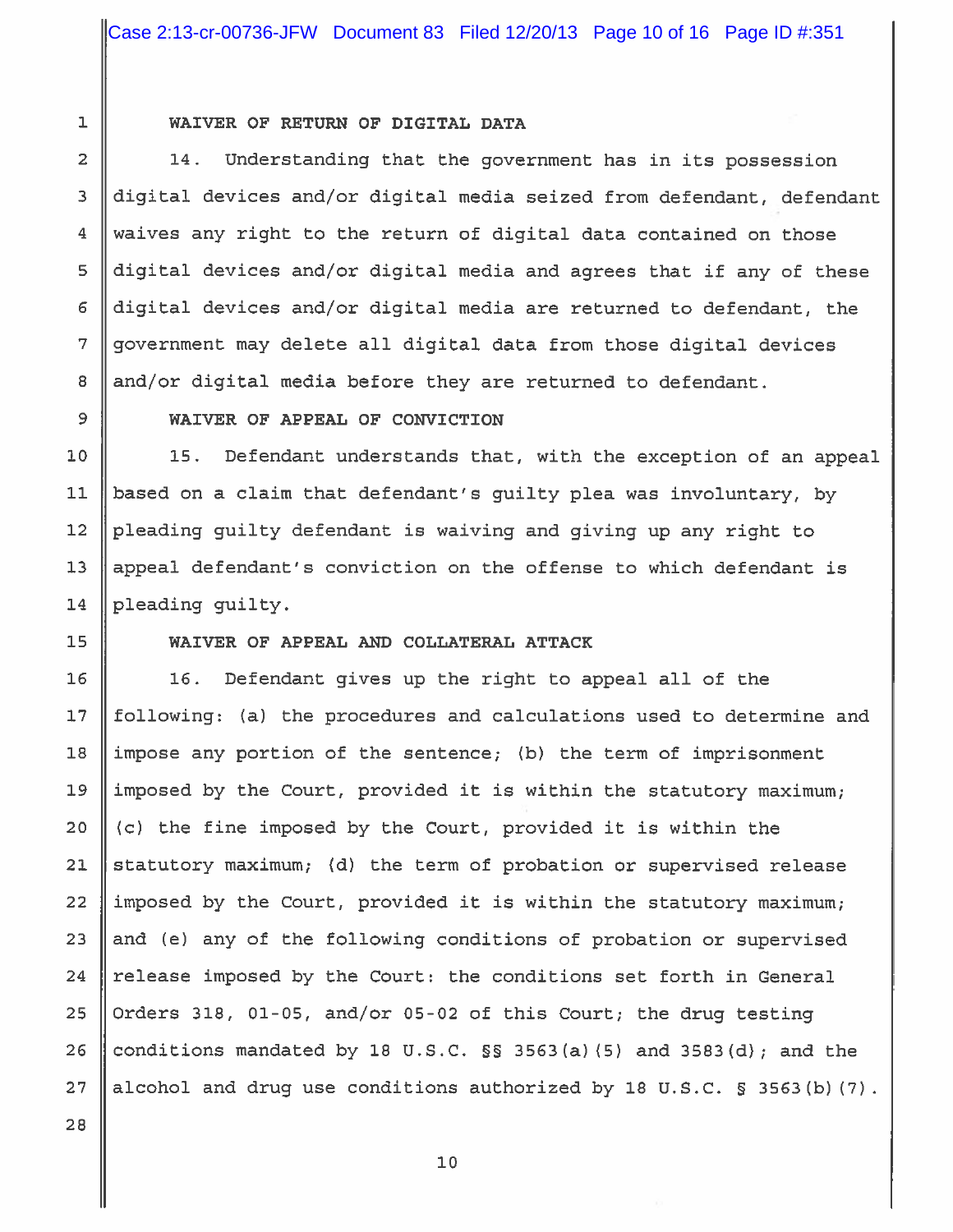Defendant also gives up any right to bring a post- $\mathbf{1}$  $17.$  $\overline{2}$ conviction collateral attack on the conviction or sentence, except a post-conviction collateral attack based on a claim of ineffective 3 assistance of counsel, a claim of newly discovered evidence, or an  $\overline{4}$ 5 explicitly retroactive change in the applicable Sentencing Guidelines, sentencing statutes, or statutes of conviction. 6

This agreement does not affect in any way the right of the 18. USAO to appeal the sentence imposed by the Court.

RESULT OF WITHDRAWAL OF GUILTY PLEA

19. Defendant agrees that if, after entering a guilty plea pursuant to this agreement, defendant seeks to withdraw and succeeds in withdrawing defendant's guilty plea on any basis other than a claim and finding that entry into this plea agreement was involuntary, then (a) the USAO will be relieved of all of its 15 obligations under this agreement; and (b) should the USAO choose to pursue any charge that was either dismissed or not filed as a result of this agreement, then (i) any applicable statute of limitations  $17$ will be tolled between the date of defendant's signing of this agreement and the filing commencing any such action; and (ii) defendant waives and gives up all defenses based on the statute of limitations, any claim of pre-indictment delay, or any speedy trial claim with respect to any such action, except to the extent that such defenses existed as of the date of defendant's signing this agreement.

25

 $\overline{7}$ 

8

9

 $10$ 

 $11$ 

 $12$ 

 $13$ 

14

 $16$ 

 $18$ 

19

 $20$ 

 $21$ 

 $22$ 

23

24

# RESULT OF VACATUR, REVERSAL OR SET-ASIDE

20. Defendant agrees that if the count of conviction is 26 vacated, reversed, or set aside, both the USAO and defendant will be 27 28 released from all their obligations under this agreement.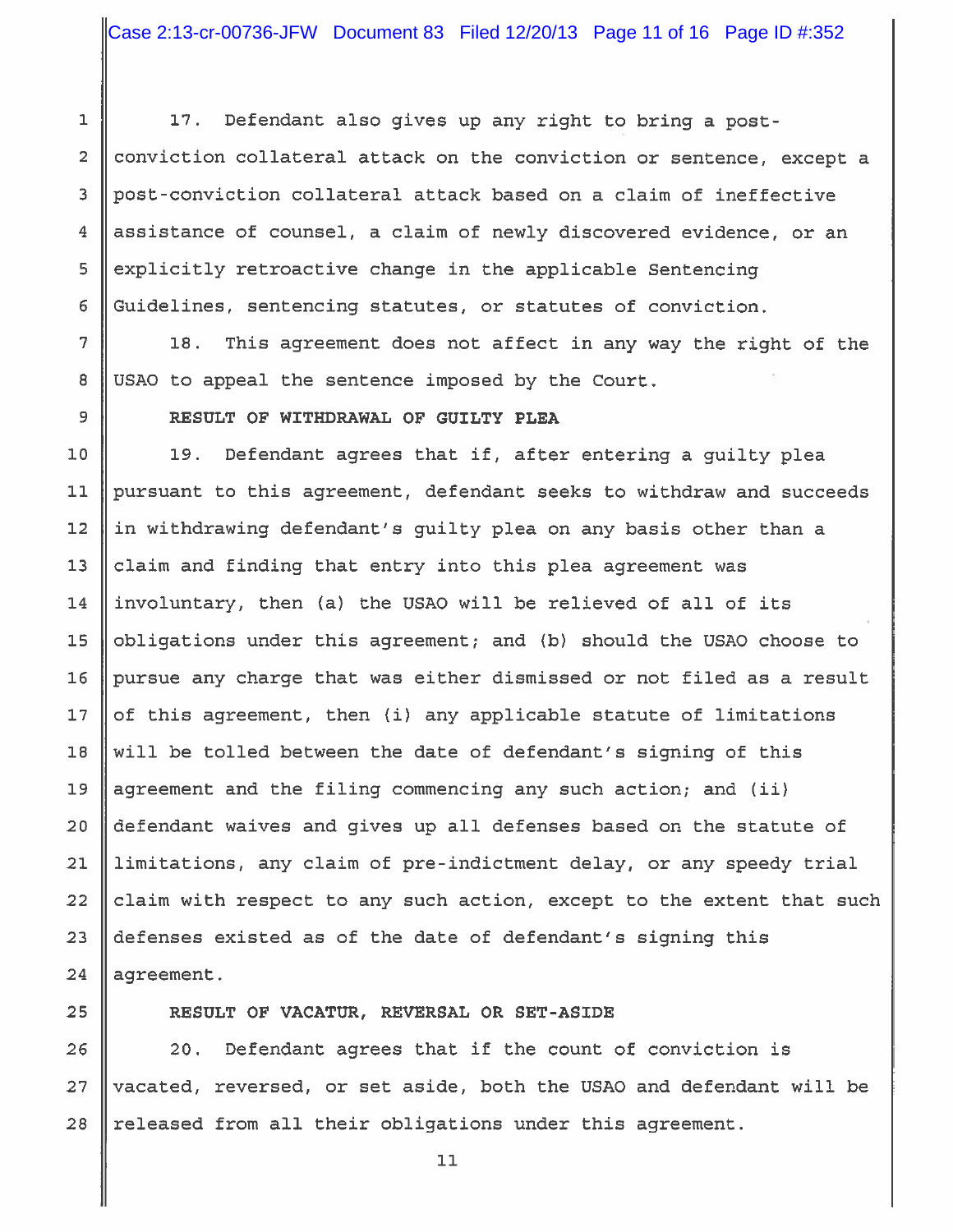#### EFFECTIVE DATE OF AGREEMENT

This agreement is effective upon signature and execution of  $21.$ all required certifications by defendant, defendant's counsel, and an Assistant United States Attorney.

#### BREACH OF AGREEMENT

 $22.$ Defendant agrees that if defendant, at any time after the signature of this agreement and execution of all required 8 certifications by defendant, defendant's counsel, and an Assistant 9 United States Attorney, knowingly violates or fails to perform any of defendant's obligations under this agreement ("a breach"), the USAO  $10$  $11$ may declare this agreement breached. All of defendant's obligations  $12$ are material, a single breach of this agreement is sufficient for the  $13$ USAO to declare a breach, and defendant shall not be deemed to have cured a breach without the express agreement of the USAO in writing. 14 If the USAO declares this agreement breached, and the Court finds 15  $16$ such a breach to have occurred, then: (a) if defendant has previously entered a quilty plea pursuant to this agreement, defendant will not  $17$ be able to withdraw the guilty plea, and (b) the USAO will be 18 relieved of all its obligations under this agreement. 19

23. Following the Court's finding of a knowing breach of this agreement by defendant, should the USAO choose to pursue any charge that was either dismissed or not filed as a result of this agreement, then:

24 a. Defendant agrees that any applicable statute of 25 limitations is tolled between the date of defendant's signing of this agreement and the filing commencing any such action. 26

27 b. Defendant waives and gives up all defenses based on the statute of limitations, any claim of pre-indictment delay, or any 28

 $\overline{5}$ 6 7

20

21

 $22$ 

23

 $\mathbf 1$ 

 $\overline{2}$ 

3

 $\overline{4}$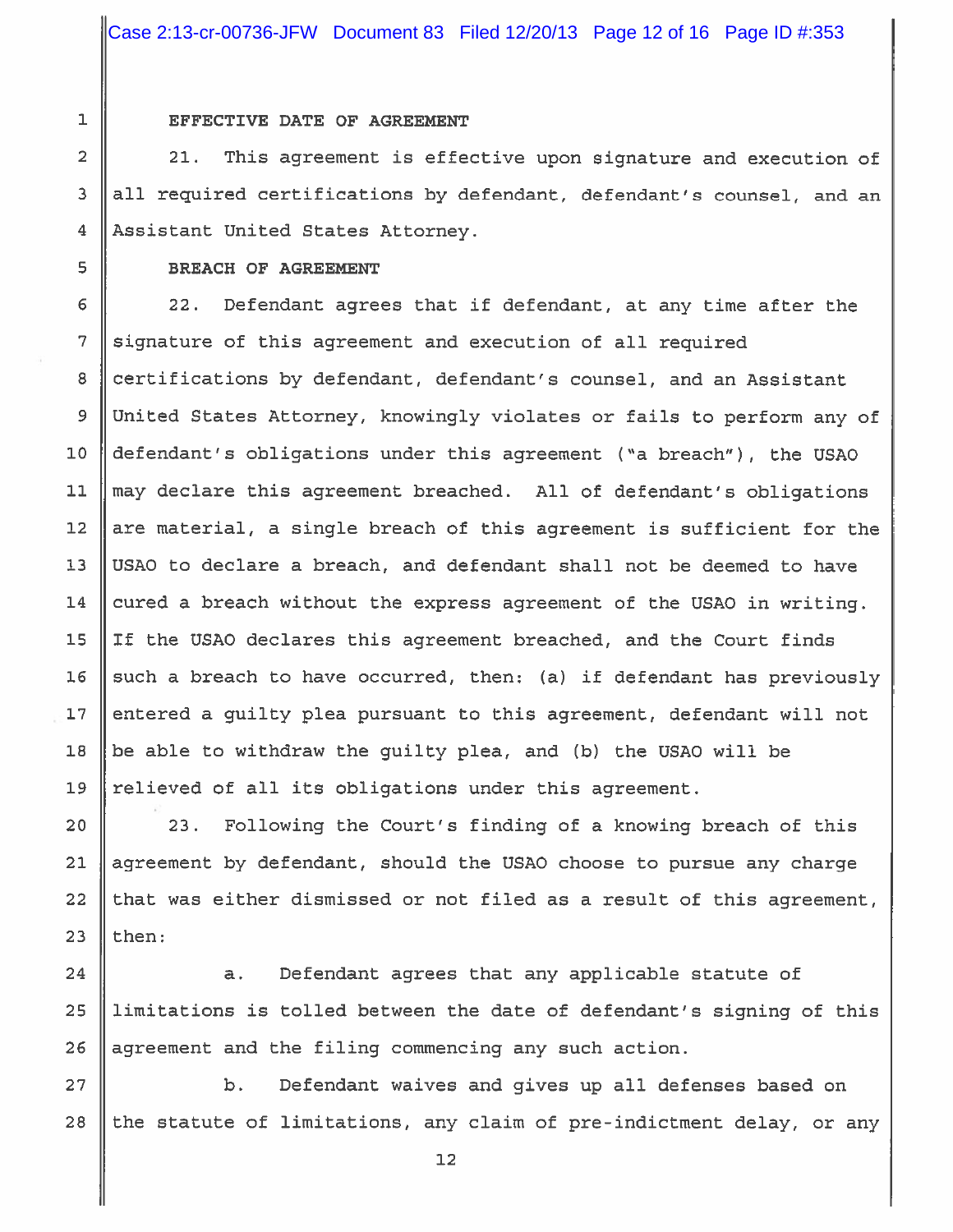speedy trial claim with respect to any such action, except to the extent that such defenses existed as of the date of defendant's signing this agreement.

 $\mathbf{C}$ . Defendant agrees that: (i) any statements made by defendant, under oath, at the quilty plea hearing (if such a hearing occurred prior to the breach); (ii) the agreed to factual basis statement in this agreement; and (iii) any evidence derived from such statements, shall be admissible against defendant in any such action against defendant, and defendant waives and gives up any claim under the United States Constitution, any statute, Rule 410 of the Federal Rules of Evidence, Rule 11(f) of the Federal Rules of Criminal Procedure, or any other federal rule, that the statements or any evidence derived from the statements should be suppressed or are inadmissible.

COURT AND PROBATION OFFICE NOT PARTIES

Defendant understands that the Court and the United States  $24.$ Probation Office are not parties to this agreement and need not accept any of the USAO's sentencing recommendations or the parties' agreements to facts or sentencing factors.

Defendant understands that both defendant and the USAO are  $25.$ free to: (a) supplement the facts by supplying relevant information to the United States Probation Office and the Court, (b) correct any and all factual misstatements relating to the Court's Sentencing Guidelines calculations and determination of sentence, and (c) argue on appeal and collateral review that the Court's Sentencing Guidelines calculations and the sentence it chooses to impose are not error, although each party agrees to maintain its view that the calculations in paragraph 10 are consistent with the facts of this

 $13$ 

 $\mathbf{1}$ 

 $\overline{2}$ 

3

 $\overline{4}$ 

5

 $6\phantom{1}6$ 

 $\overline{7}$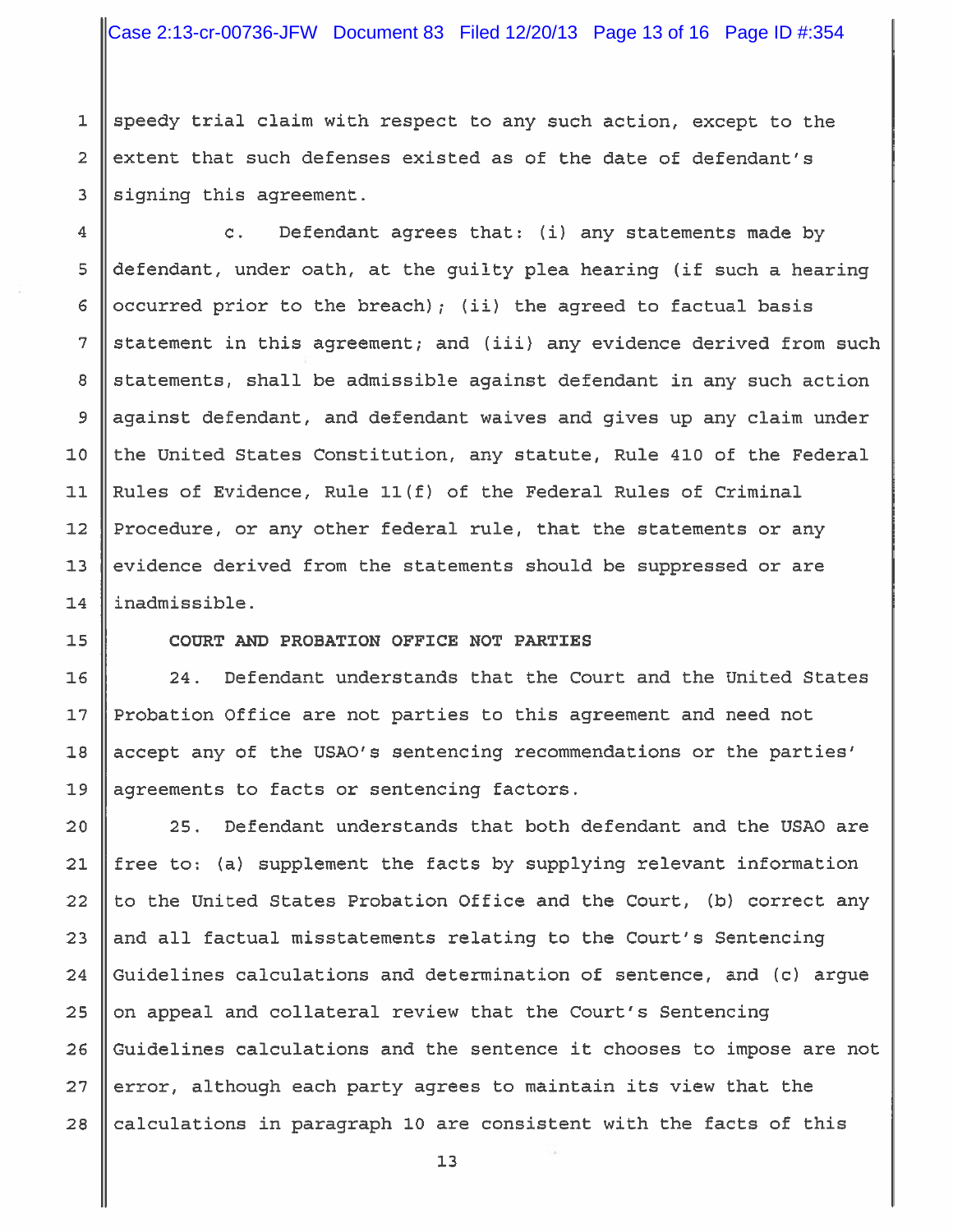case. While this paragraph permits both the USAO and defendant to  $\overline{2}$ submit full and complete factual information to the United States Probation Office and the Court, even if that factual information may be viewed as inconsistent with the facts agreed to in this agreement, this paragraph does not affect defendant's and the USAO's obligations not to contest the facts agreed to in this agreement.

26. Defendant understands that even if the Court ignores any sentencing recommendation, finds facts or reaches conclusions different from those agreed to, and/or imposes any sentence up to the maximum established by statute, defendant cannot, for that reason, withdraw defendant's quilty plea, and defendant will remain bound to fulfill all defendant's obligations under this agreement. Defendant understands that no one -- not the prosecutor, defendant's attorney, or the Court -- can make a binding prediction or promise regarding the sentence defendant will receive, except that it will be within the statutory maximum.

 $\mathbf{1}$ 

3

 $\overline{4}$ 

5

 $6\phantom{1}6$ 

 $\overline{7}$ 

8

9

 $10$ 

 $11$ 

 $12$ 

 $13$ 

14

15

16

 $17$ 

18

19

 $20$ 

 $21$ 

23

24

25

26

 $27$ 

28

# NO ADDITIONAL AGREEMENTS

27. Defendant understands that, except as set forth herein, there are no promises, understandings, or agreements between the USAO and defendant or defendant's attorney, and that no additional promise, understanding, or agreement may be entered into unless in a writing signed by all parties or on the record in court. 22

PLEA AGREEMENT PART OF THE GUILTY PLEA HEARING

The parties agree that this agreement will be considered  $28.$  $\frac{1}{2}$  $\frac{1}{2}$  $\frac{1}{2}$  $\frac{1}{2}$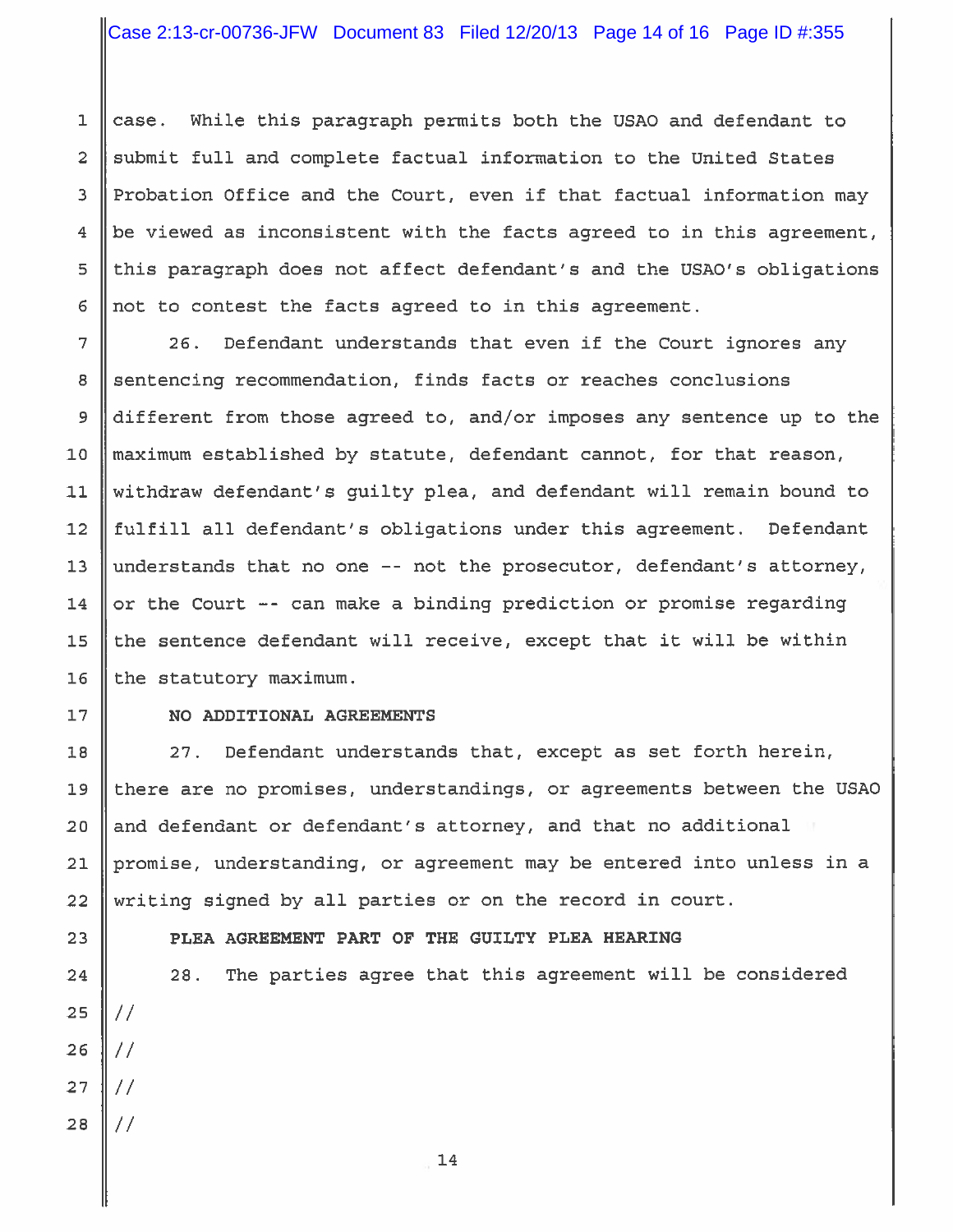Gase 2:13-cr-00736-JFW Document 83 Filed 12/20/13 Page 15 of 16 Page ID #:356  $\mathbf{1}$ part of the record of defendant's quilty plea hearing as if the  $\overline{2}$ entire agreement had been read into the record of the proceeding. AGREED AND ACCEPTED 3  $\overline{a}$ UNITED STATES ATTORNEY'S OFFICE FOR THE CENTRAL DISTRICT OF CALIFORNIA 5 ANDRÉ BIROTTE JR. 6 United States Attorney 7 8  $\overline{\mathbf{A}}$  . Kssistant United States Attorney  $\mathsf{Q}$  $\frac{12}{\text{Date}}$  13<br>B 20/13  $10$ VINH NG  $11$ NGU ΈN endant  $12$  $13$ **CADER** 14 Attorney for Defendant **SINH** VINH NGO NGUYEN 15 CERTIFICATION OF DEFENDANT 16 I have read this agreement in its entirety. I have had enough  $17$ time to review and consider this agreement, and I have carefully and 18 thoroughly discussed every part of it with my attorney. I understand 19 the terms of this agreement, and I voluntarily agree to those terms.  $20$ I have discussed the evidence with my attorney, and my attorney has  $21$ advised me of my rights, of possible pretrial motions that might be  $22$ filed, of possible defenses that might be asserted either prior to or  $23$ at trial, of the sentencing factors set forth in 18 U.S.C. § 3553(a),  $24$ of relevant Sentencing Guidelines provisions, and of the consequences  $25$ of entering into this agreement. No promises, inducements, or  $26$ representations of any kind have been made to me other than those  $27$ contained in this agreement. No one has threatened or forced me in 28